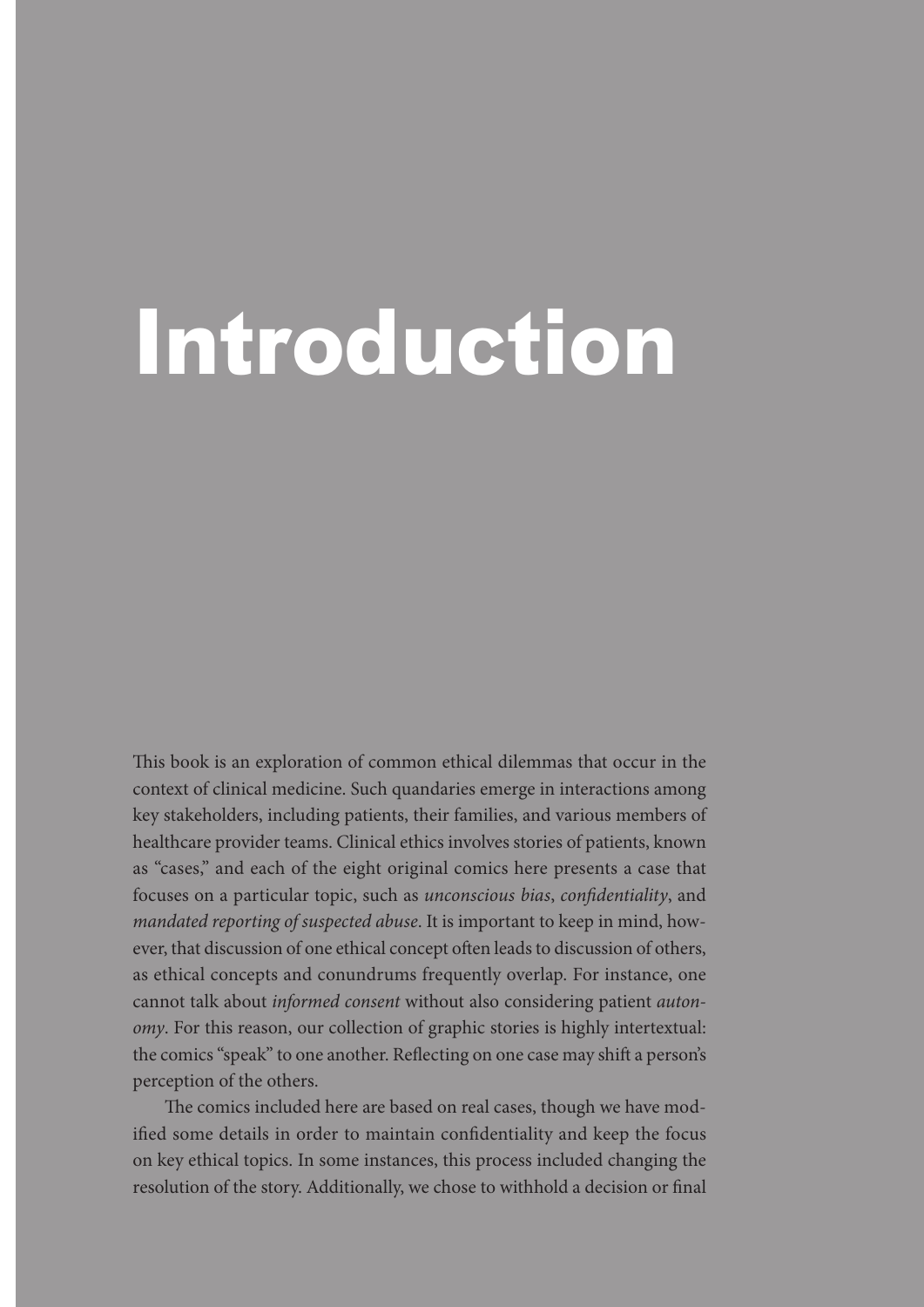outcome in several comics to provoke rigorous discussion of what happened, what might have happened, and what factors could influence potential outcomes. Because most ethical dilemmas are messy, complex, and challenging, the comics presented here do not have "tidy resolutions"; they are designed to illustrate the stickiness of real-life scenarios.

To provide further information about the ethical issue at hand, we include a brief discussion after each comic (e.g., a short essay on medical mistakes and truth-telling after *Battered Trust*). The essays incorporate illustrative details and methods of conceptual "framing" utilized by our ethicist colleagues at Penn State College of Medicine—Michael Green, Benjamin Levi, and Rebecca Volpe—in their Medical Ethics and Professionalism course for second-year medical students and in their ethics rounds.

We provide questions for further reflection, too. These questions are intended to invite deeper consideration of the ethical issues addressed in the comic and also to point readers to ideas and details they might not have considered while reading: subtleties in the comic's images and words, nuances of the ethical deliberations, and broader personal and societal implications raised by the story.

After each comic we also offer a short list of related readings for those who want to investigate topics more broadly. These pieces are chosen to appeal to a wide range of readers; most are story-based and many appear in *The Social Medicine Reader* (*SMR*), edited by Gail Henderson and colleagues. The *SMR* anthology is an excellent resource for anyone interested in biomedical ethics and other issues related to humanities and social sciences in healthcare, so we provide bibliographic information for the readings as they appear in that book for the convenience of our readers who might want to add it to their libraries.

Finally, basic to any understanding of biomedical ethics is familiarity with four fundamental moral principles: beneficence, nonmaleficence, autonomy, and justice. Collectively, these ideals are known as "principlism," which is arguably the most widely known and consistently utilized ethics framework. (Other conceptual models include feminist ethics, narrative ethics, deontology, and casuistry.) Theoretically, every dilemma in medical ethics can be interpreted and deliberated using these primary principles.

*Beneficence* means doing good—acting in a patient's best interests and consciously promoting positive outcomes. To act with beneficence, a healthcare provider must assess the respective benefits and burdens (or risks) of a situation and choose interventions that maximize the former while minimizing the latter.

*Nonmaleficence* is the principle of avoiding harm. Before beginning medical practice, physicians take the Hippocratic oath, which includes a commitment to "first, do no harm." Nonmaleficence sometimes emerges as a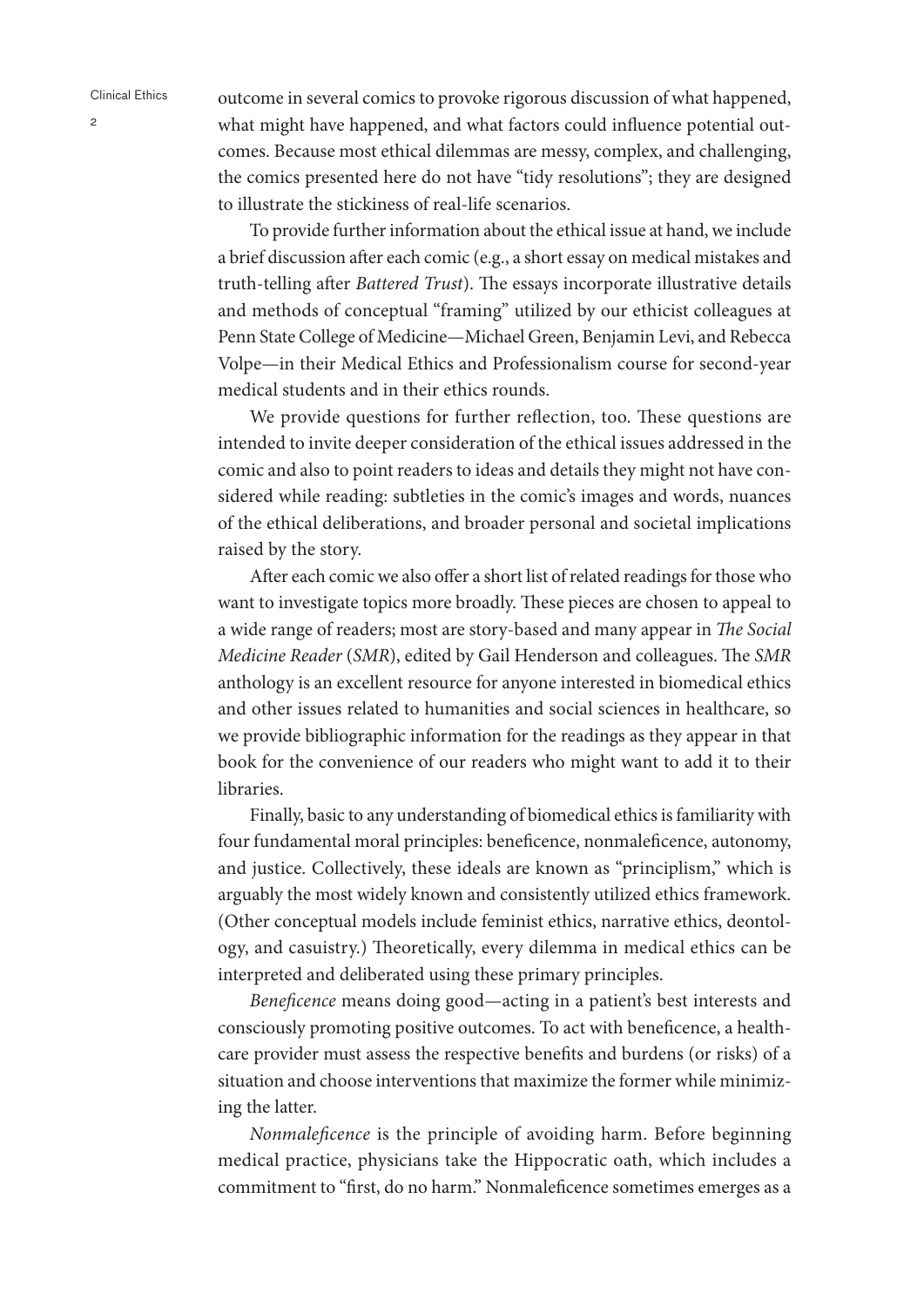decision to refrain from a particular treatment that could potentially be more harmful than beneficial.

*Autonomy* is the idea that persons have the right to self-rule, to make decisions for themselves and control their own lives. In order to exercise autonomy, a person must be free from controlling influences, including other people who would withhold or selectively share information, and any other covert factors that might interfere with the ability to make independent decisions. To act autonomously, a person must understand a situation fully and be able to communicate how she wants to respond to it.

*Justice* concerns treating people with equality, fairness, and consistency. Discussions of different types of justice often emerge in times of shortage: Who gets scarce resources and who doesn't? Are like persons treated similarly (egalitarian justice), or will only those most likely to survive receive medical care (utilitarian justice)?

While on the surface these principles might seem distinct, straightforward, and even simple, they in fact almost always intersect and overlap and are frequently at odds with one another in an ethical debate. Take, for instance, the issue of vaccination. As this book goes to press early in 2021, the world is in the grip of COVID-19. This coronavirus is currently responsible for the deaths of more than 4,000 U.S. citizens—and some 15,500 individuals worldwide—*every day*. Two vaccines have recently been granted Emergency Use Authorization, and the demand for them is high; many people view vaccination as the best way to avoid contagion and death. Not incidentally, vaccination is also seen as the most promising way to return to some semblance of normal life, which is increasingly urgent after almost a year in various forms of lockdown. In this context, providing the vaccination is viewed as an act of benevolence. But what about instances in which a patient is both at very high risk for contracting the disease and also has a history of allergic reactions to vaccinations for other diseases? Here, the healthcare provider must carefully weigh beneficence and nonmaleficence to determine her recommendation to the patient. And the (adult) patient must then decide for herself the degree to which she is willing to risk unpleasant or even life-threatening side effects in hopes of protecting herself from the ravages of the disease.

Few people question the rightness of autonomy as it impacts only the patient. But what about when the impact of a personal decision has ramifications for others? Such is the case with so-called anti-vaxxers, who believe it's too soon to know long-term effects of these new vaccinations and therefore refuse to vaccinate themselves and their children. How can one ethically arbitrate between anti-vaxxer parents who fear and refuse vaccinations and parents who, for instance, argue that their children have a right to attend school without increased risk of exposure to infection? This nexus